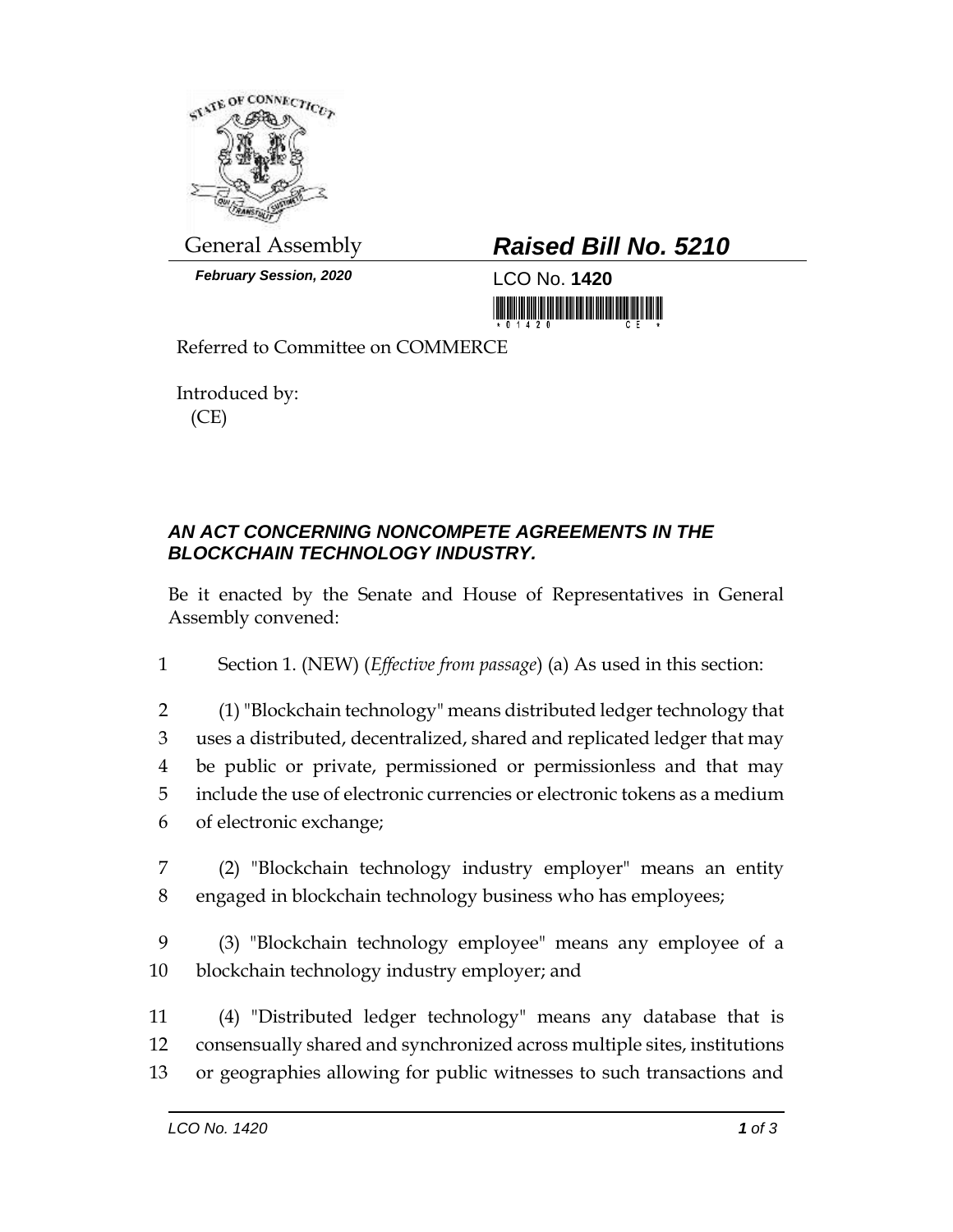may include supporting infrastructure, including blockchain technology, that uses a distributed, decentralized, shared and replicated ledger, whether public or private, permissioned or permissionless, and that may include the use of electronic currencies or electronic tokens as a medium of electronic storage.

 (b) No blockchain technology industry employment contract for the services of a blockchain technology employee may contain a provision requiring that such blockchain technology employee:

 (1) Refrain from obtaining employment in a specified geographical area for a specified period of time after termination of employment with such blockchain technology industry employer;

 (2) Disclose the terms or conditions of an offer of employment, or the existence of any such offer, from any other blockchain technology industry employer following the expiration of the term of the employment contract; or

 (3) Agree to enter into a subsequent employment contract with the blockchain technology industry employer, or extend or renew the existing employment contract, upon the same terms and conditions offered by a prospective employer.

 (c) Any person who is aggrieved by a violation of this section may bring a civil action in the Superior Court to recover damages, together with court costs and reasonable attorney's fees.

 (d) The provisions of this section shall apply to blockchain industry employment contracts entered into, renewed or extended on or after July 1, 2020.

This act shall take effect as follows and shall amend the following sections: Section 1 *from passage* New section